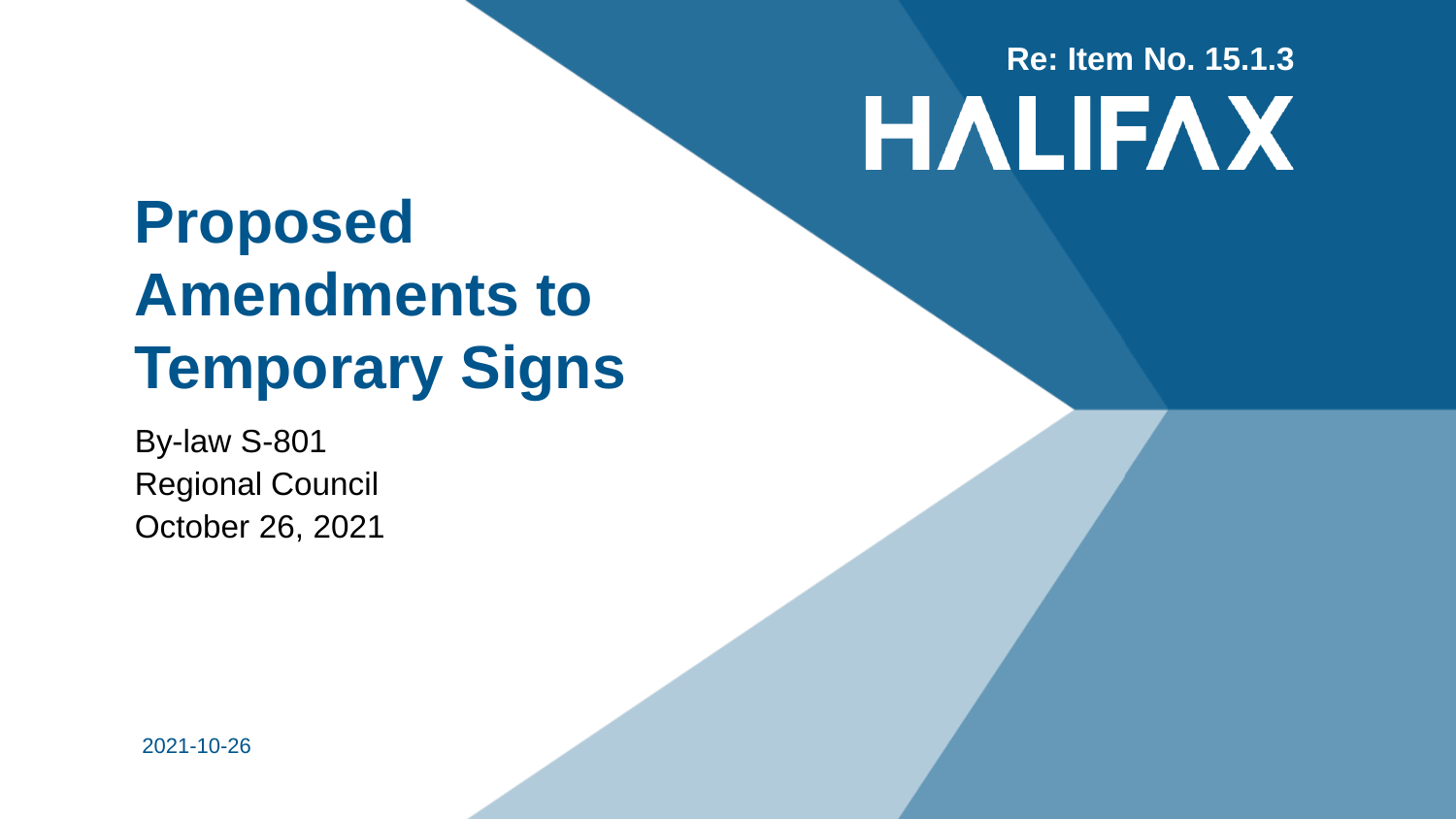# **Background**

- By-law S-801 Respecting Temporary Signs came into effect April 17, 2015
- June 6, 2016 the processing of Temporary Signs applications was transitioned from a permitting to a licensing process under the responsibility of the License Administrator. Following this transition, concerns from the sign industry about the new process were brought to the attention of Council.
- April 26, 2017 Regional Council directed staff to undertake consultation with internal and external stakeholders to consider possible by-law and administrative amendments

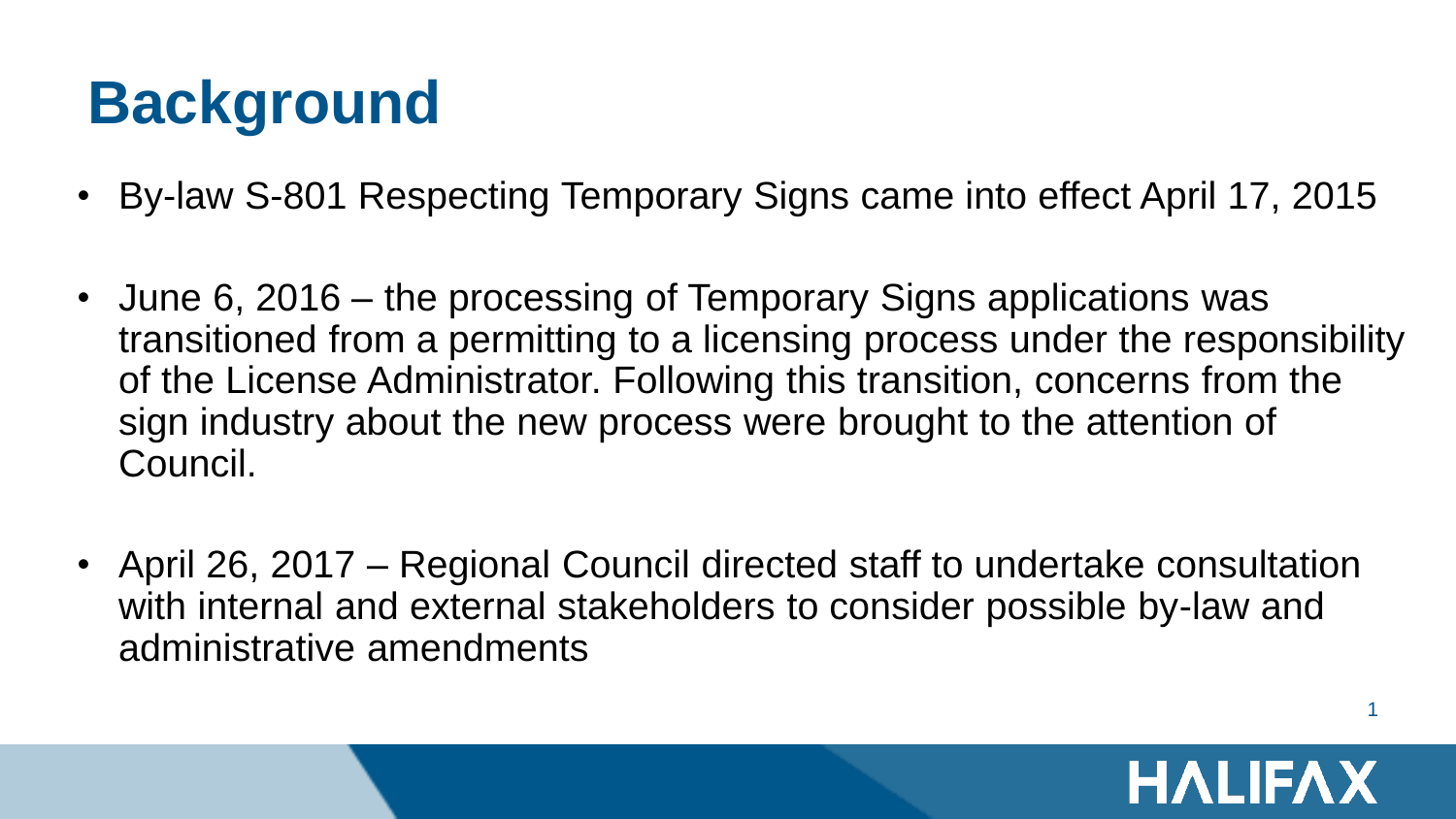# **Background**

- May 24, 2017 licensing staff held an external stakeholder's engagement session with sign industry members to discuss options on how to move forward to reduce the "red tape" while striking a good balance between social, environmental and economic goals.
- June 12, 2017 licensing staff held an internal stakeholder's engagement meeting with the HRM business units involved in the licensing of Temporary Signs and reviewed industry's concerns and options for moving forward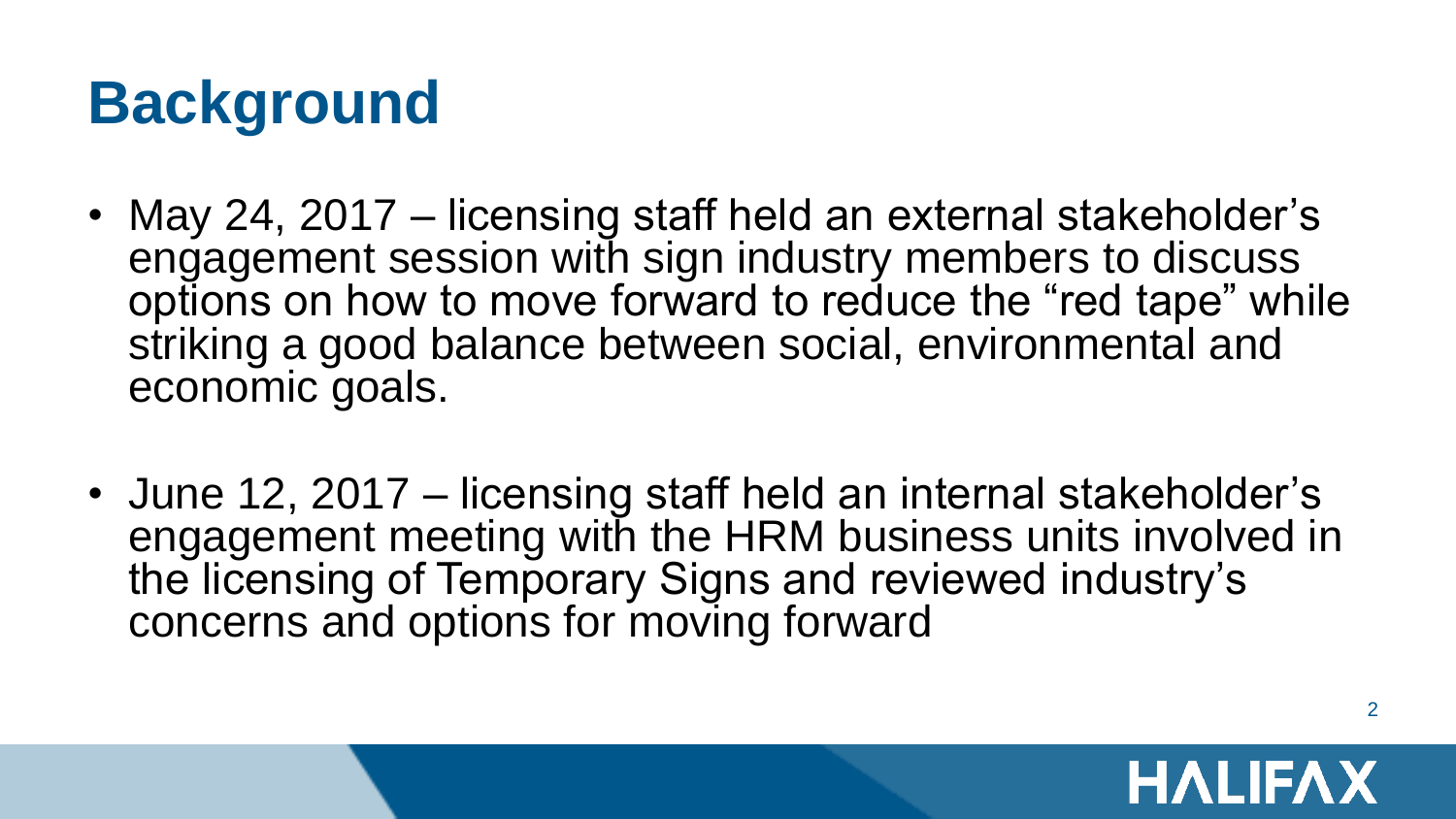## **Background**

- March 26, 2019 Regional Council deferred the matter pending a supplemental report with additional consultation from stakeholders
- February 9, 2021 Regional Council deferred pending supplementary report that addresses items b, c, d, and q
- October 26, 2021 Seeking Council direction on all proposed amendments

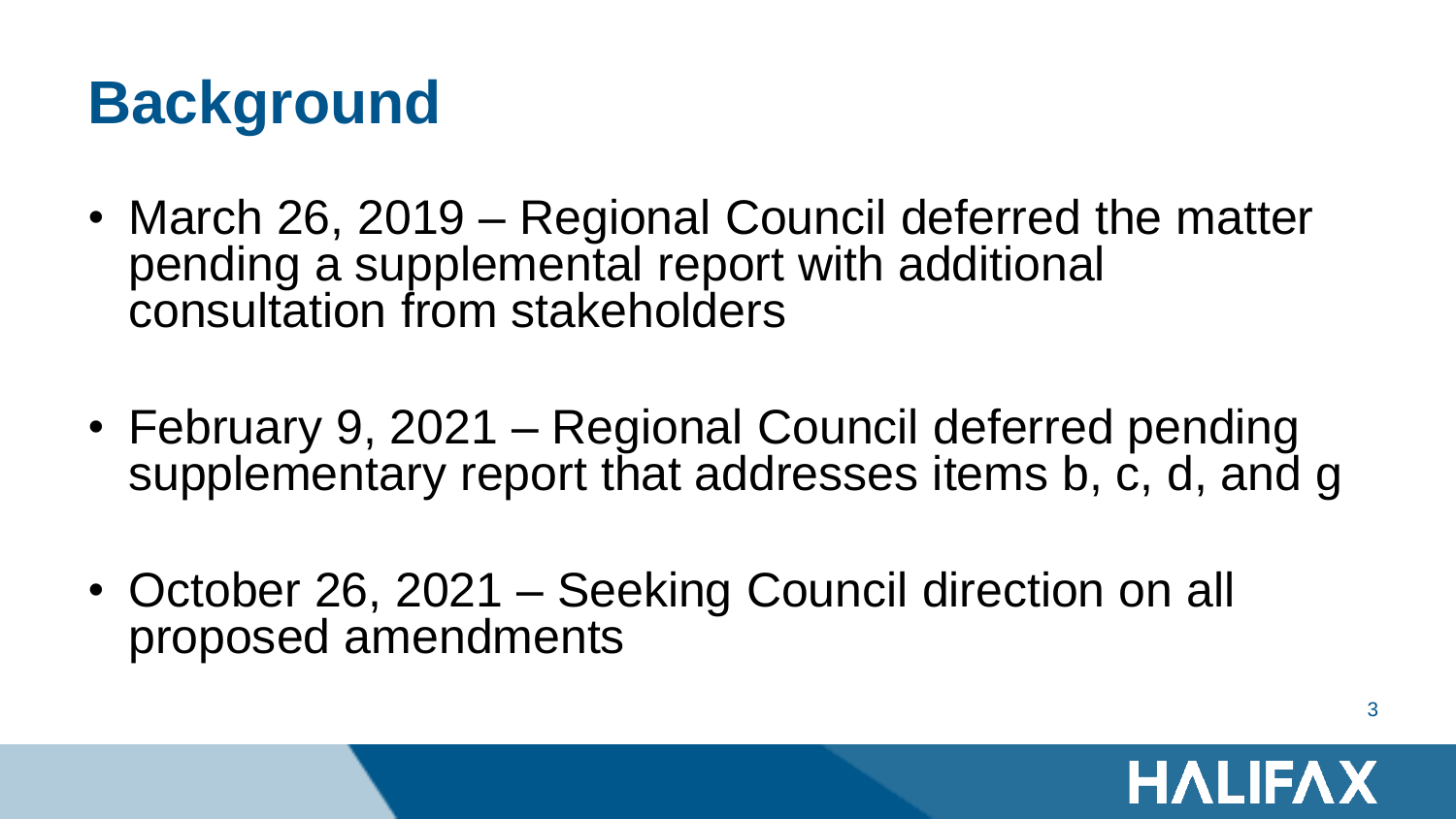## **Regulatory Modernization**

The proposed amendments are intended to help achieve the following outcomes:

#### **Business Outcomes for HRM:**

- Decrease operational costs through streamlined processes
- Improve compliance levels and decrease enforcement intervention
- Improve customer service to better meet the needs of businesses and support economic growth
- Improve stakeholder confidence in Municipal service delivery

#### **Customer Benefits:**

- Faster processing times for permit and license applications and inquiries
- Decreased cost to business to comply with regulation
- Increase in customer service satisfaction
- Improved business confidence in Municipal service delivery
- Improved business confidence in economic development opportunity

#### **HALIFAX**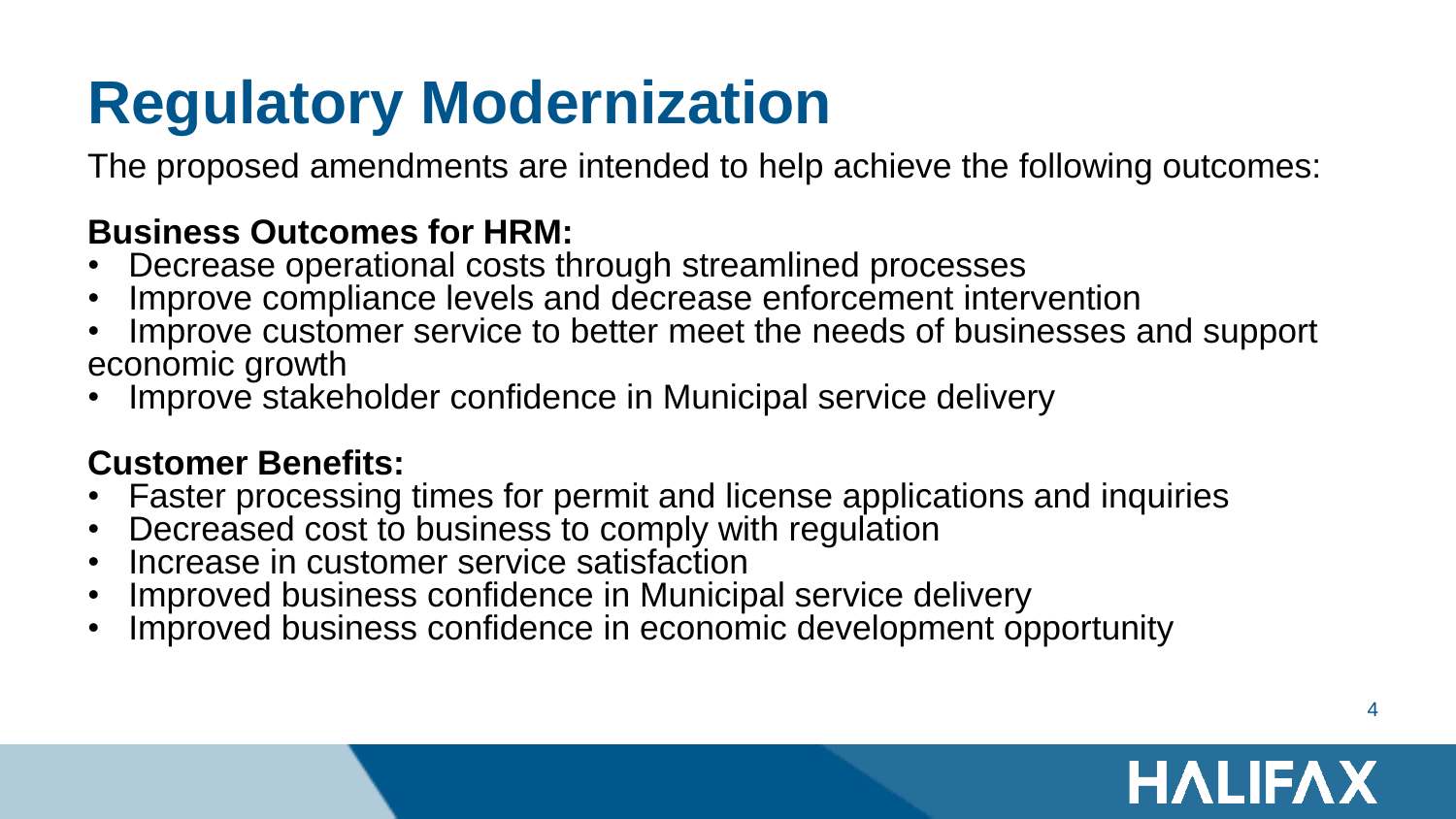#### **Temporary Signs to be permitted in the right-ofway**

#### • *Original proposed amendment:*

- setback of 4.0m from the face of the curb or,
- 6.5m from the edge of the asphalt (where there is no curb),
- 1.5m from the back of the sidewalk or the edge of the ditch; whichever is greater

#### • *Regional Council requested amendment:*

- setback of 4.5m from the face of the curb or,
- 6.5m from the edge of the asphalt (where there is no curb),
- 0.3m from the back of the sidewalk or the edge of the ditch

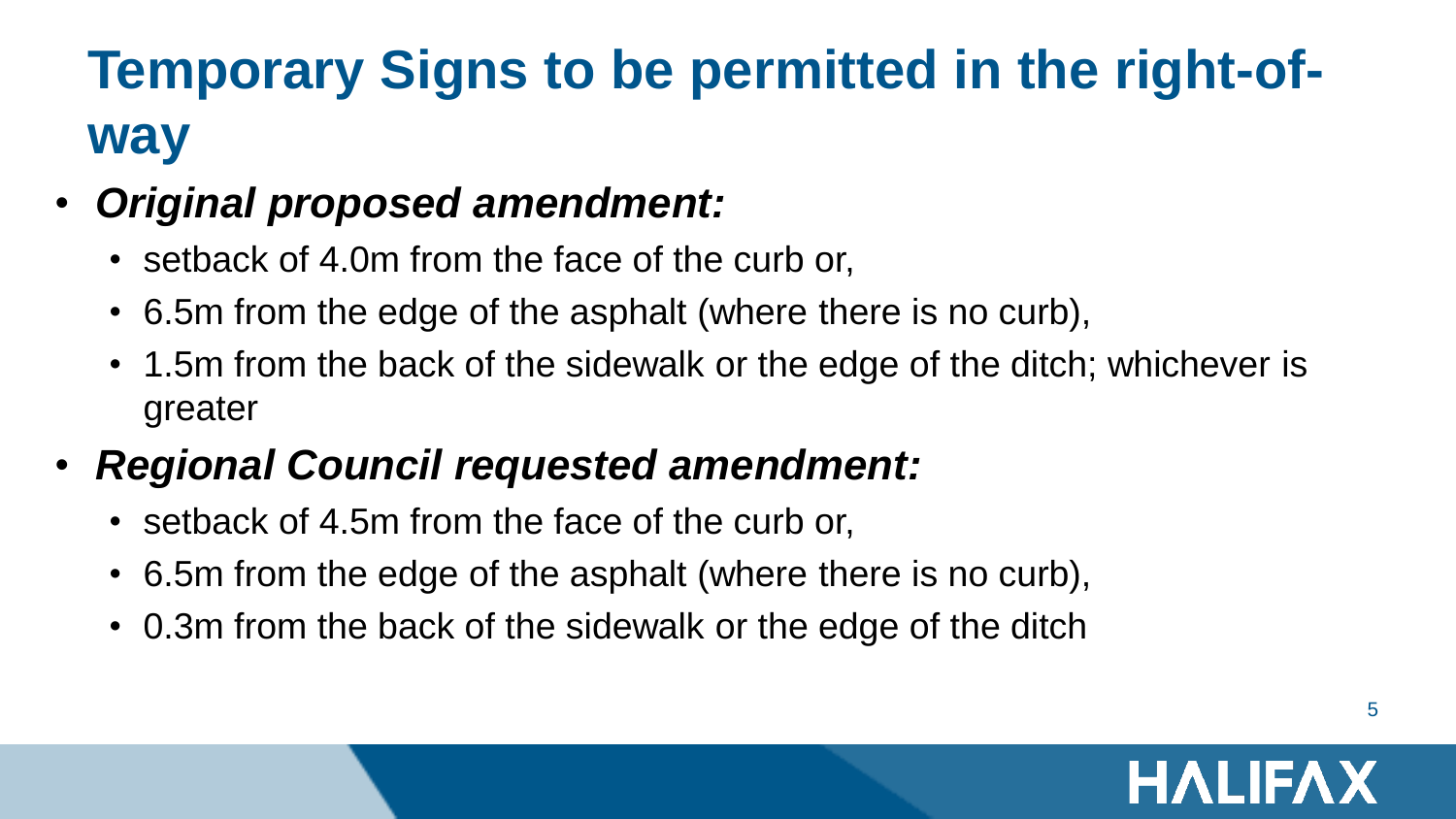#### **Temporary Signs to be permitted in the right-ofway**

#### • *Updated amendment:*

- setback of 4.0m from the face of the curb or,
- 6.5m from the edge of the asphalt (where there is no curb),
- 1.5m from the back of the sidewalk or the edge of the ditch; whichever is greater
- If the applicant wishes to place a sign at a location that does not conform with the minimum setbacks, an individual application will be required and will be reviewed by staff. The original amendment did not allow for this.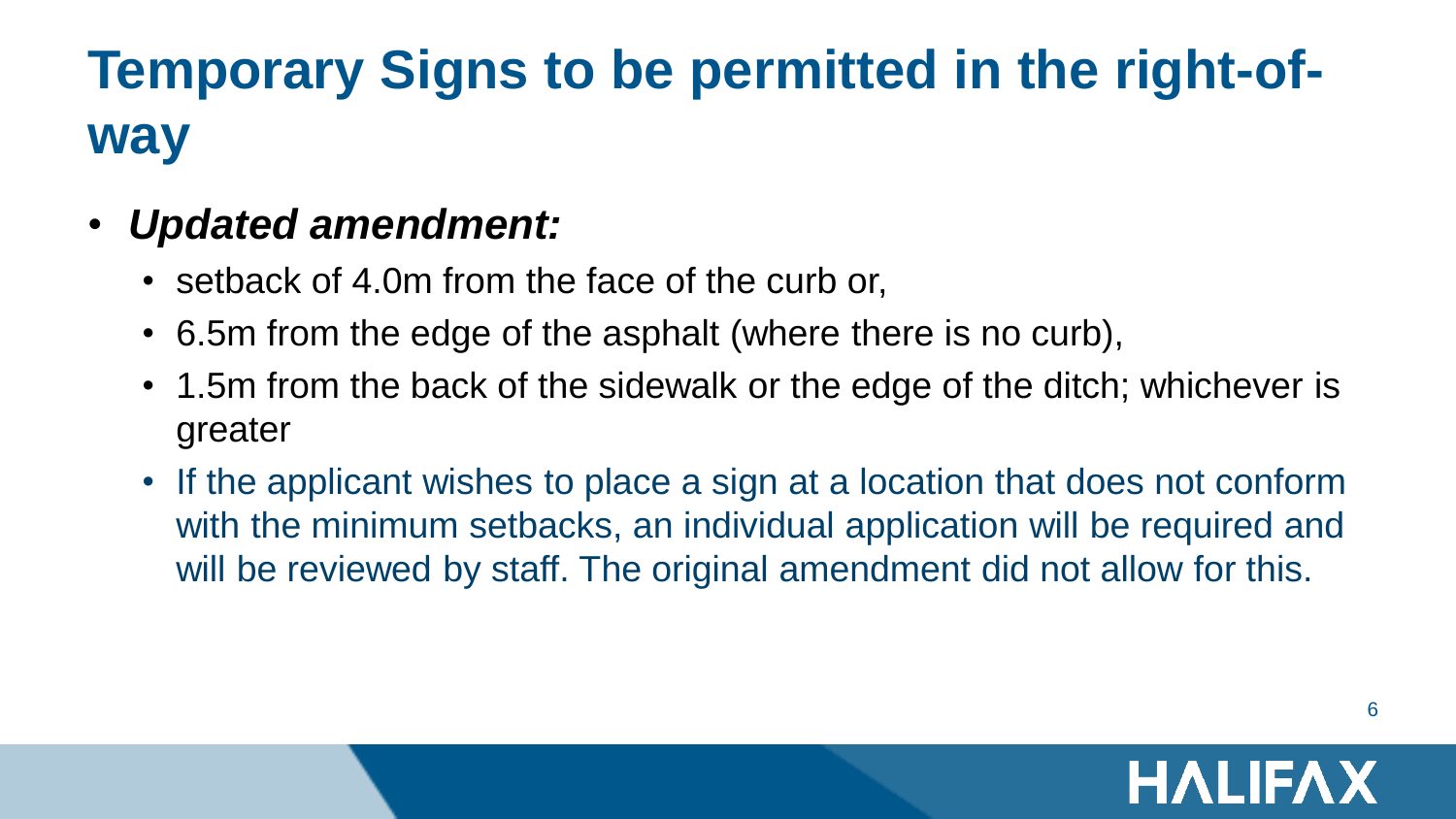

• *Original amendment:*

#### Remove Box Signs from the Temporary Sign By-law

• *Regional Council requested amendment:*

Keep Box Signs in the Temporary Sign Bylaw



#### **HALIFAX**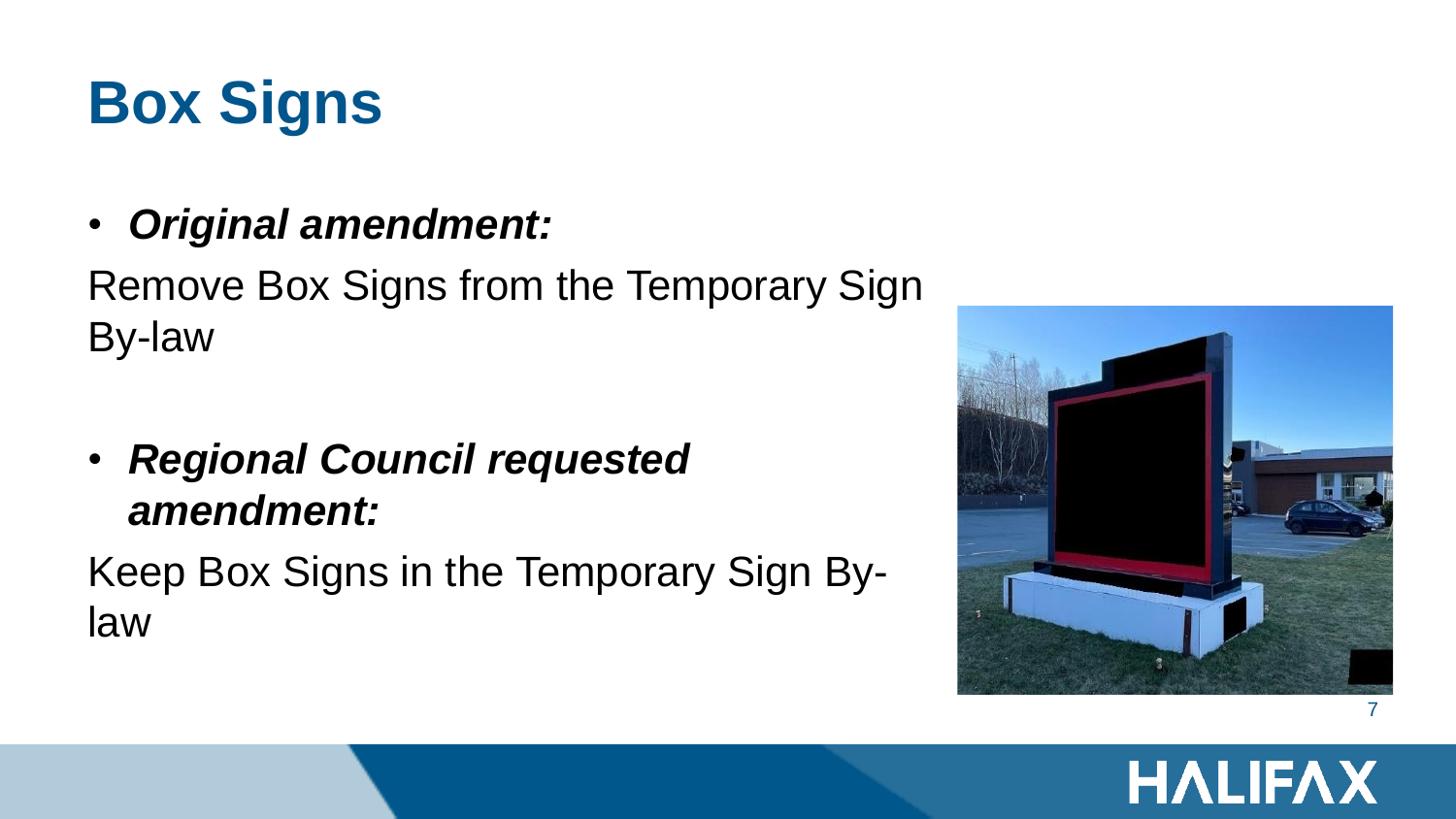# **Box Signs**

- *Updated amendment: None*
- Remove Box Signs from the Temporary Sign By-law
	- If approved, businesses that still want to use Box Signs must apply for a permanent sign permit. These signs will then fall under a Land Use Bylaw.
	- Cost for a permanent sign: \$200.00 (one time application)
	- Many Land Use By-laws do not restrict the number of ground signs permitted, this gives business owners options as to what and how many signs they would like.

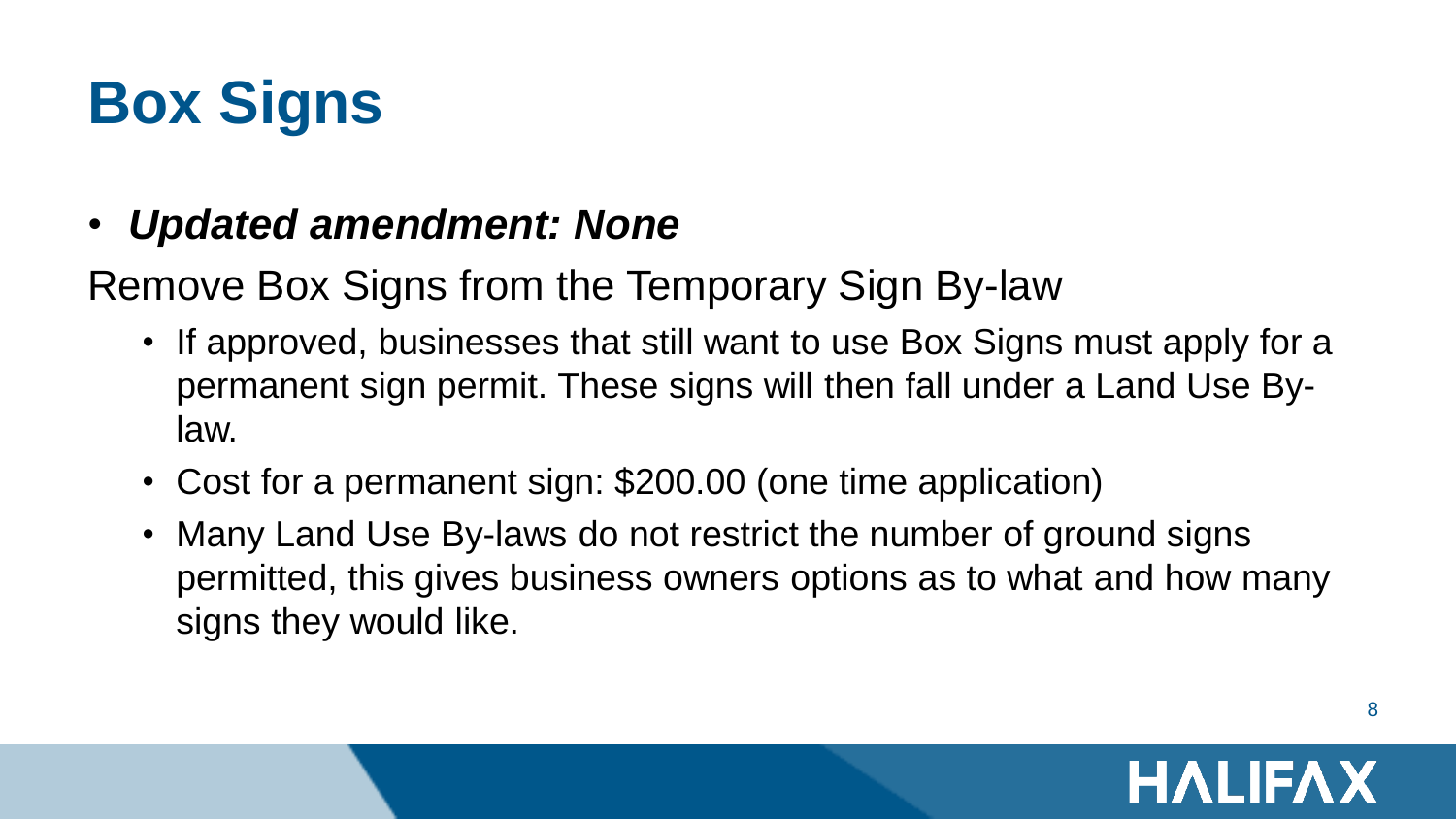### **Mobile Signs and Inflatables**

#### • *Original amendment:*

• License period of 90 days with a 30-day downtime

#### • *Regional Council requested amendment:*

• No downtime required due to the negative impact on businesses that operate for most of year (i.e. Garden Centre open for 9 months)



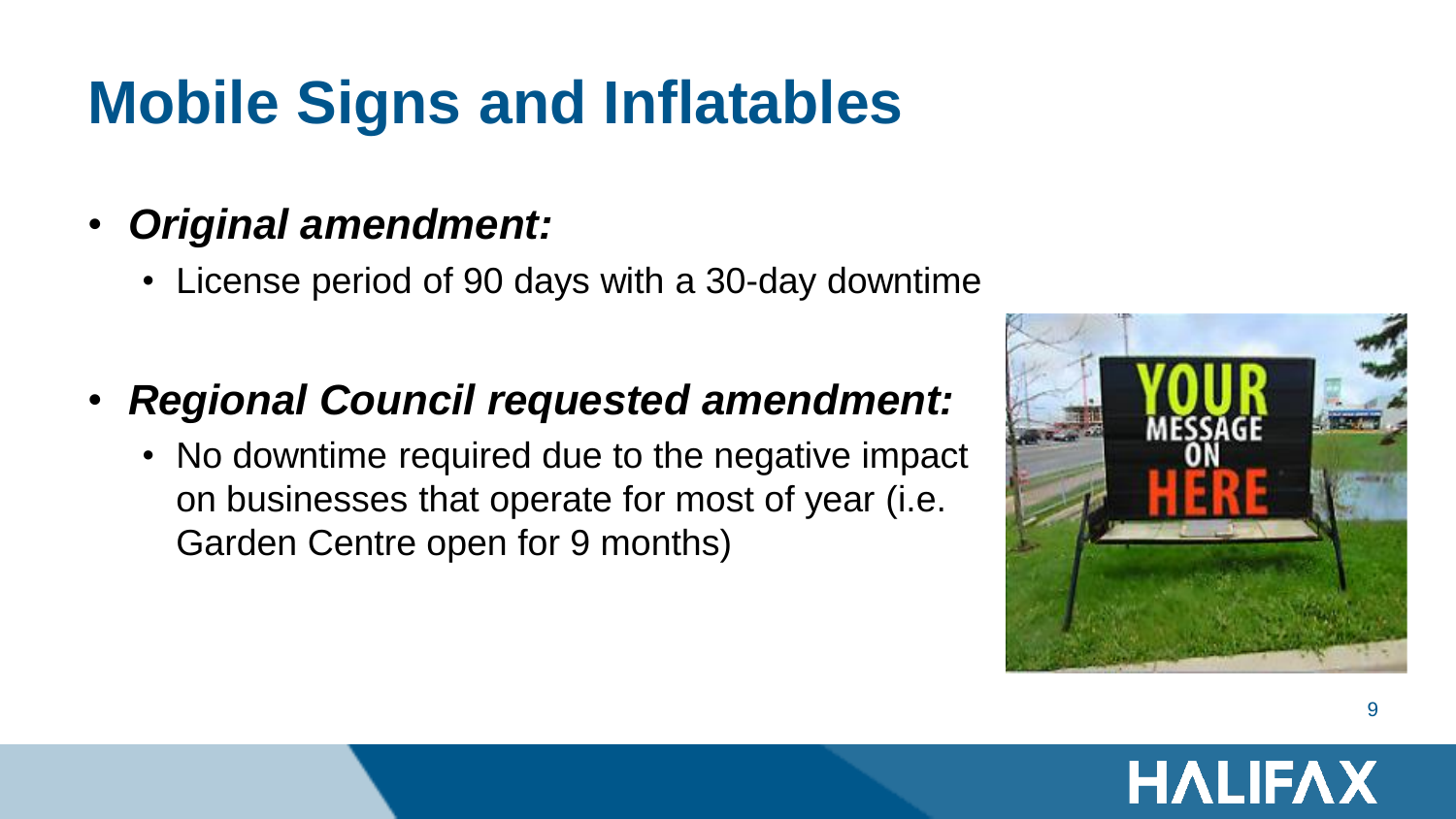#### **Mobile Signs and Inflatables**

- *Updated amendment:*
	- A license period of 90 consecutive days and not more than three 90-day periods during a calendar year
	- This will allow seasonal businesses to operate for most of the year

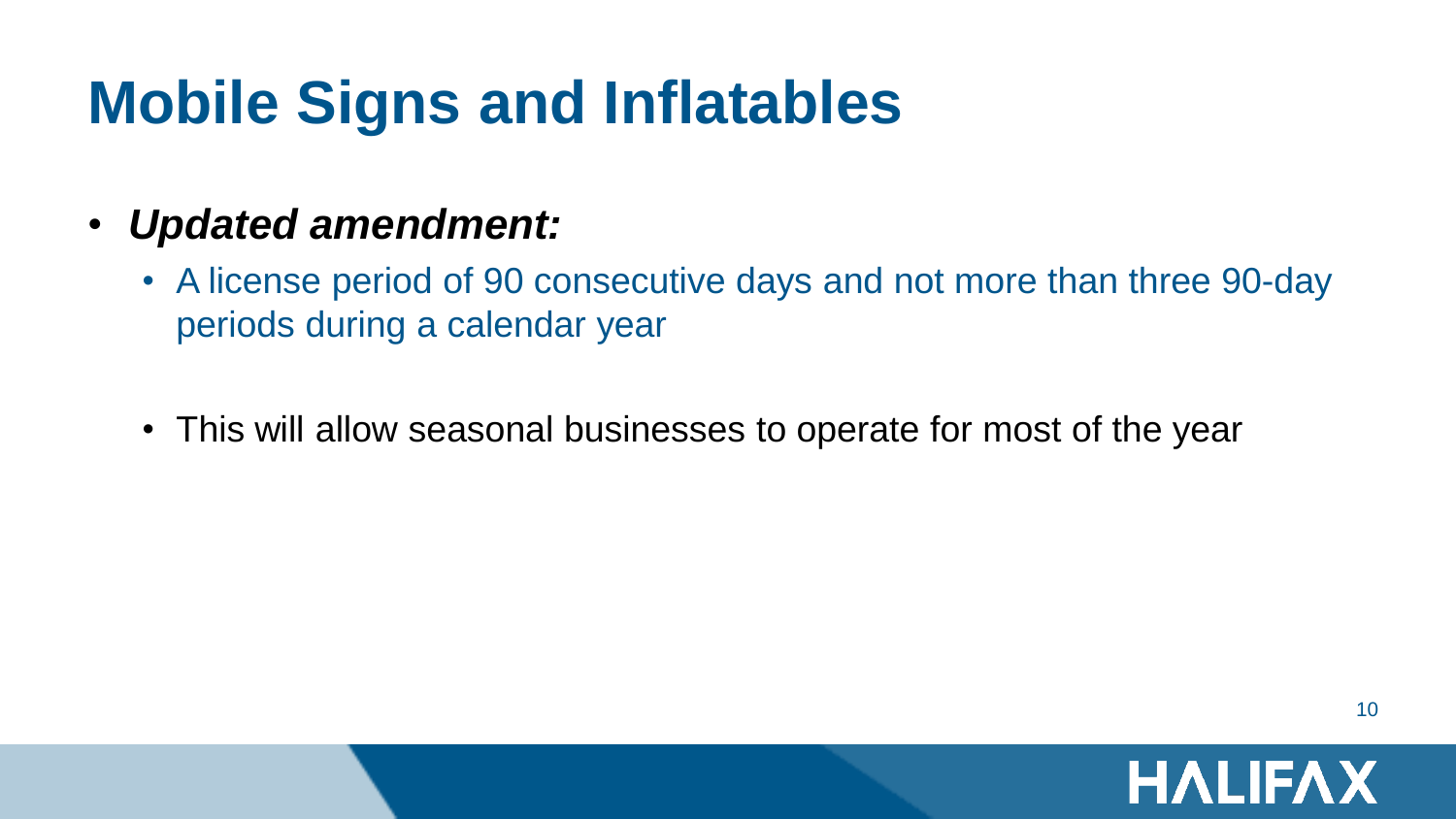# **Municipal Property (including parks)**

#### • *Original amendment:*

- Allow businesses that lease permanent and temporary space on/in municipal property to advertise with temporary signs for a period not exceeding 10 days from June – September and 14 days the other months. Written permission from facility general manager required.
- *Regional Council requested amendment:*
	- Leave 10 days for Park land but treat HRM properties such as arenas or recreation centres and allow long license periods

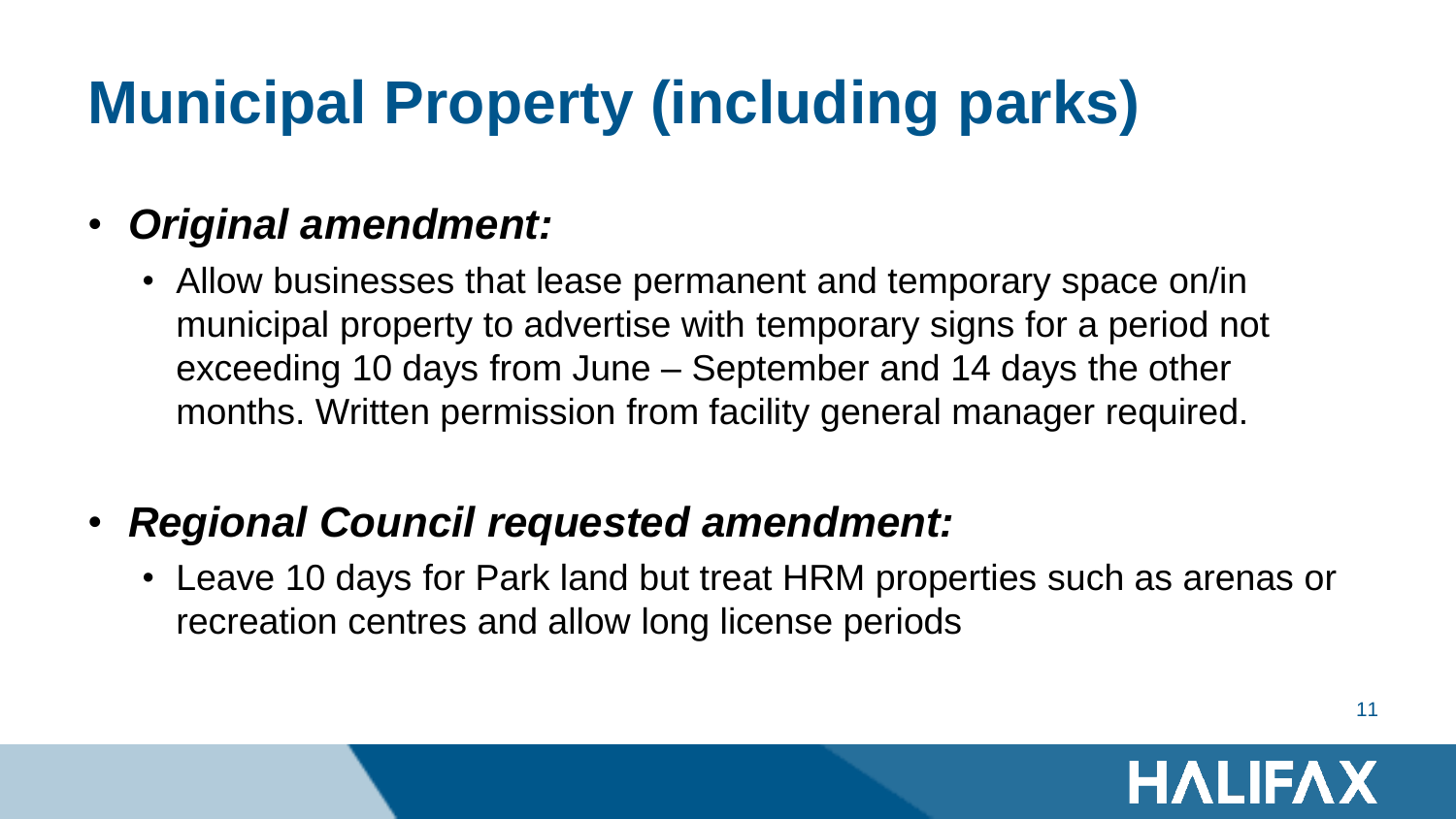# **Municipal Property (including parks)**

#### • *Updated amendment:*

- Park land: license period not exceeding 10 days from June September and 14 days the other months
- Municipal properties: license period not exceeding 21 days. Written permission from facility general manager required.
- This will allow businesses that lease temporary or permanent space on/in an HRM property to advertise their business. This is not currently permitted.

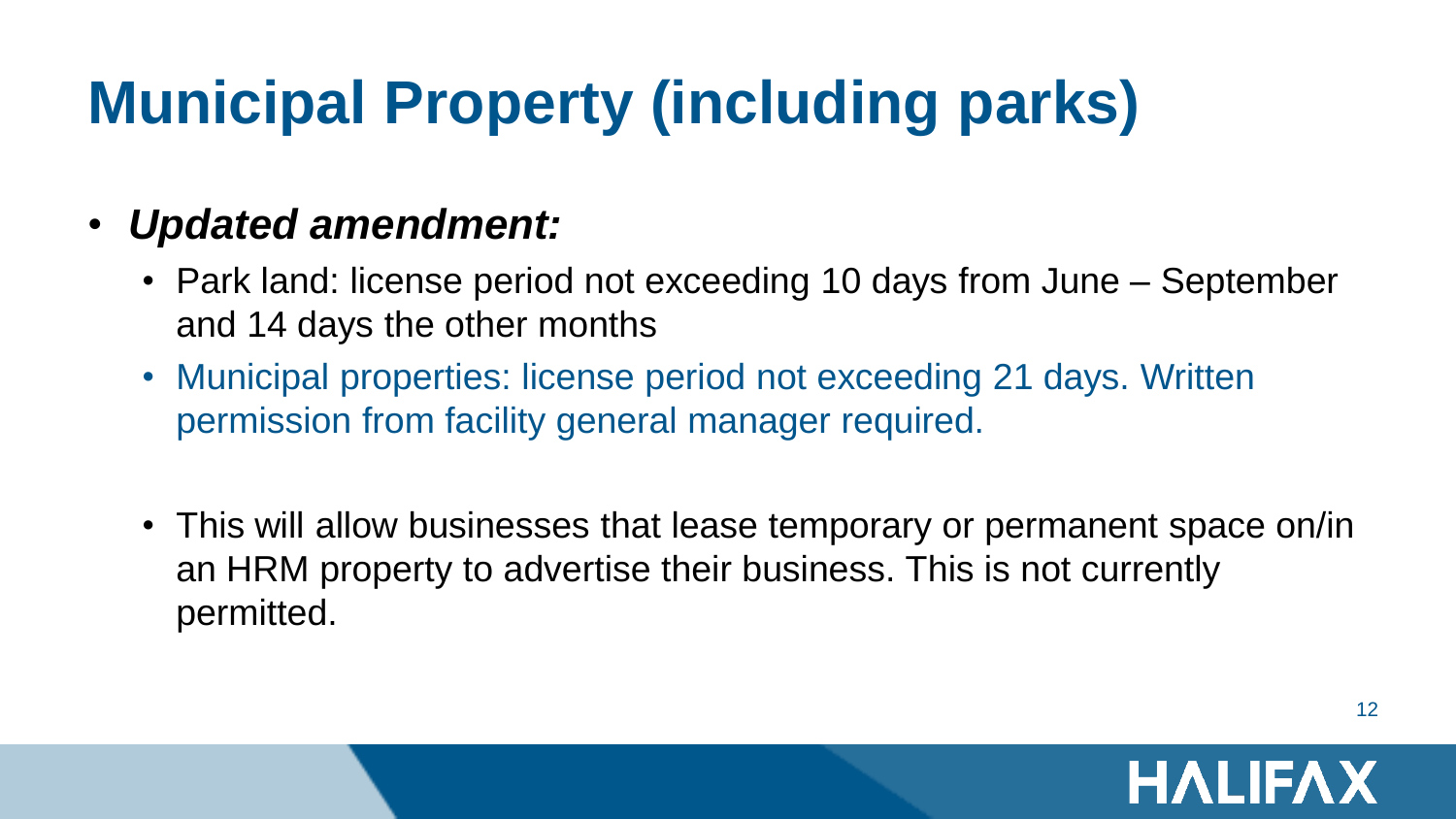- **a) Annual business license** for sign companies. Individual applications no longer required.
- **b) General setback requirement** of 4.0m from the face of the curb or 6.5m from the edge of the asphalt and 1.5m from the back of the sidewalk or the edge of the curb whichever is greater. **Individual** application required for review by staff.
- **c) Remove Box Signs** from Temporary Sign By-law.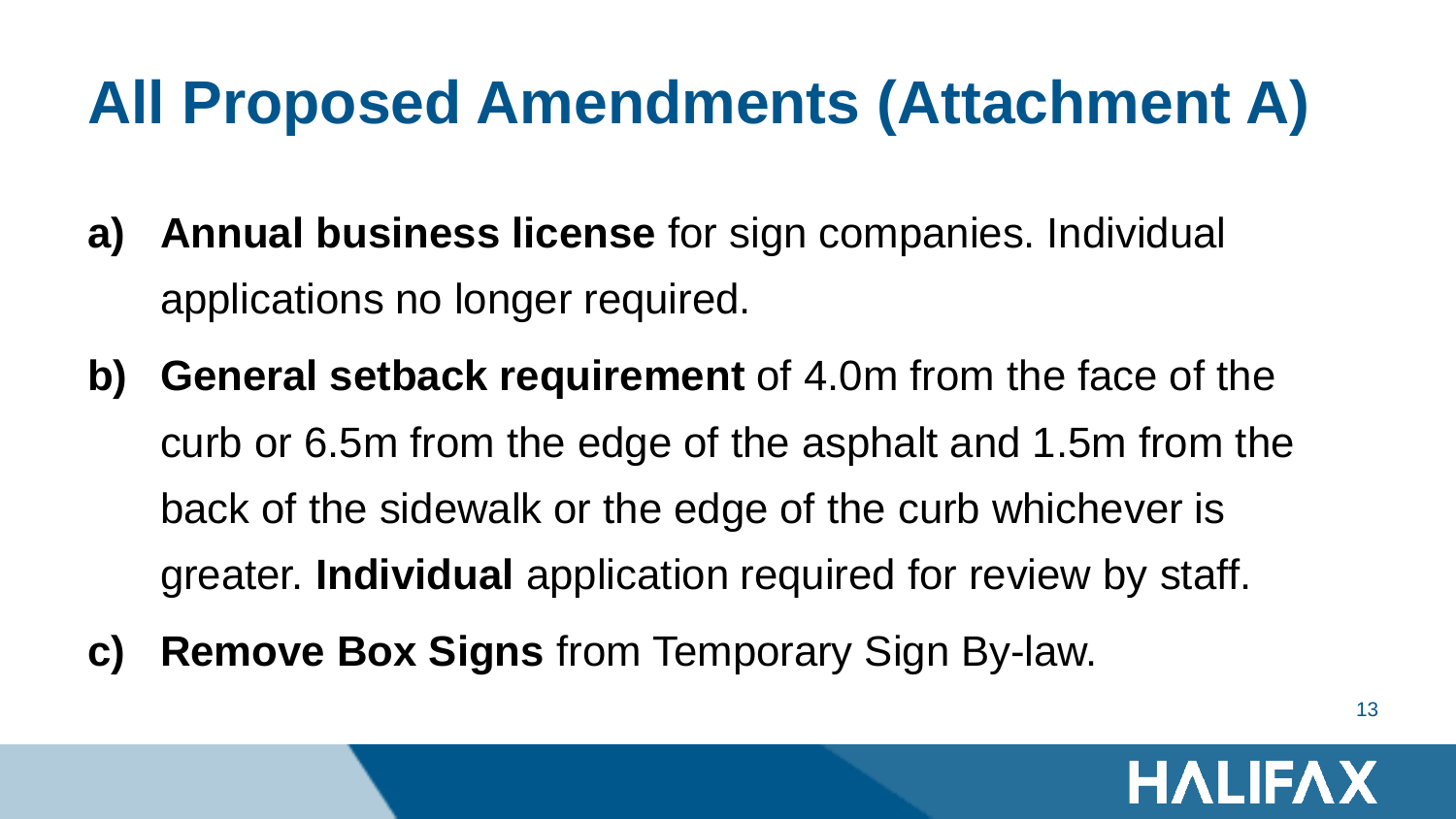- **d) Mobile** Sign or **Inflatable** license period of 90 consecutive days and not more than three 90-day periods during a calendar year.
- e) Limit **one Variable Messaging Sign** to one per property and may be illuminated when business is closed.
- **f) Free Standing Signs** will not require a license but will be restricted to a maximum of 5 per property. More than 5 signs require an individual application with staff review.

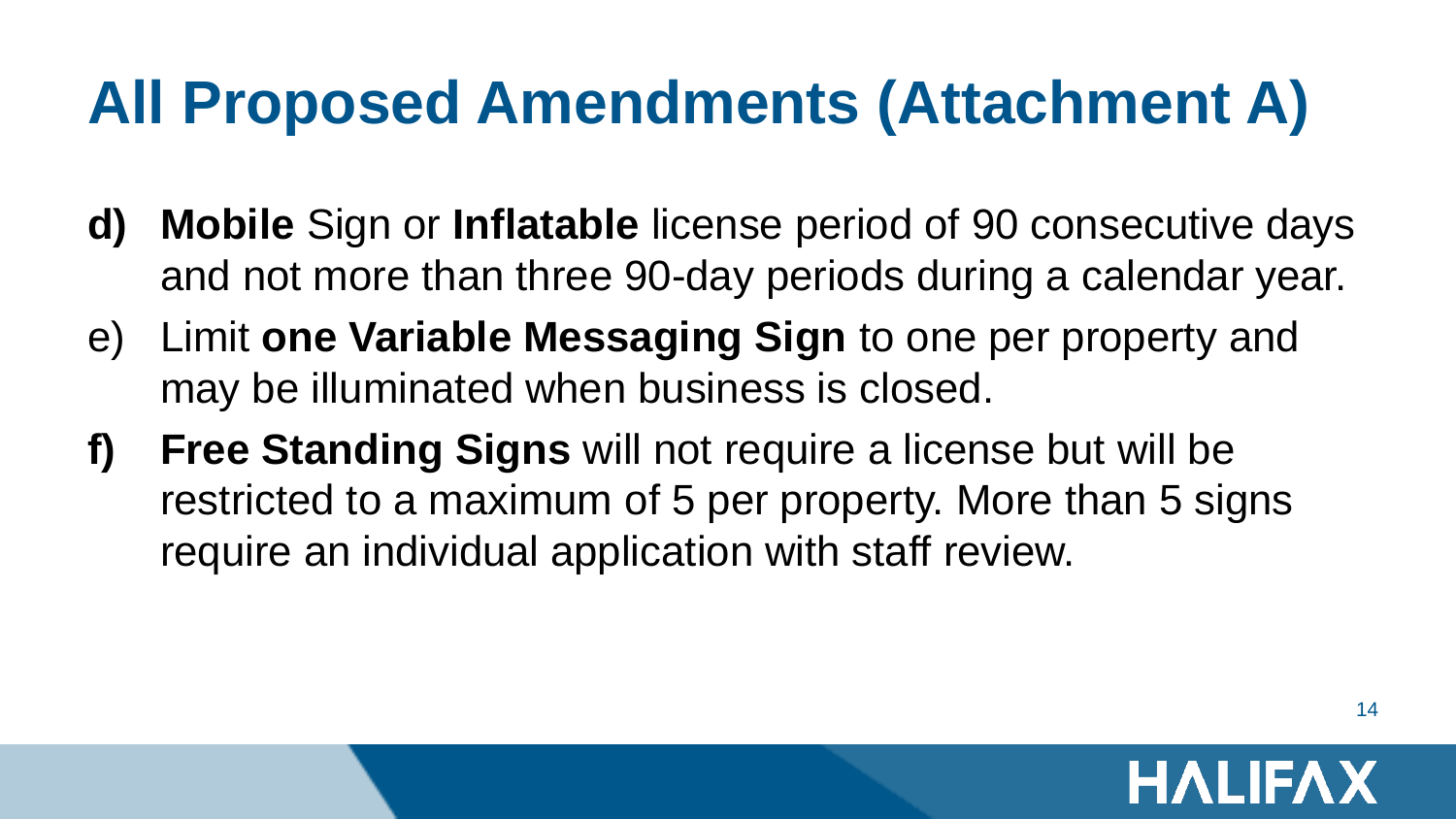- **g) Parkland** license period not exceeding 10 days from June September and 14 days the other months. **Municipal properties** license period not exceeding 21 days. Written permission from facility general manager required.
- **h) Waiving** of Temporary Sign **fees** for schools and churches.
- **i) Short Term** Events signs will be allowed for up to 10 days.
- j) Addition of provision that allows **new types of temporary signs**  that do not fit into the by-law currently to be considered.

**HALIFAX**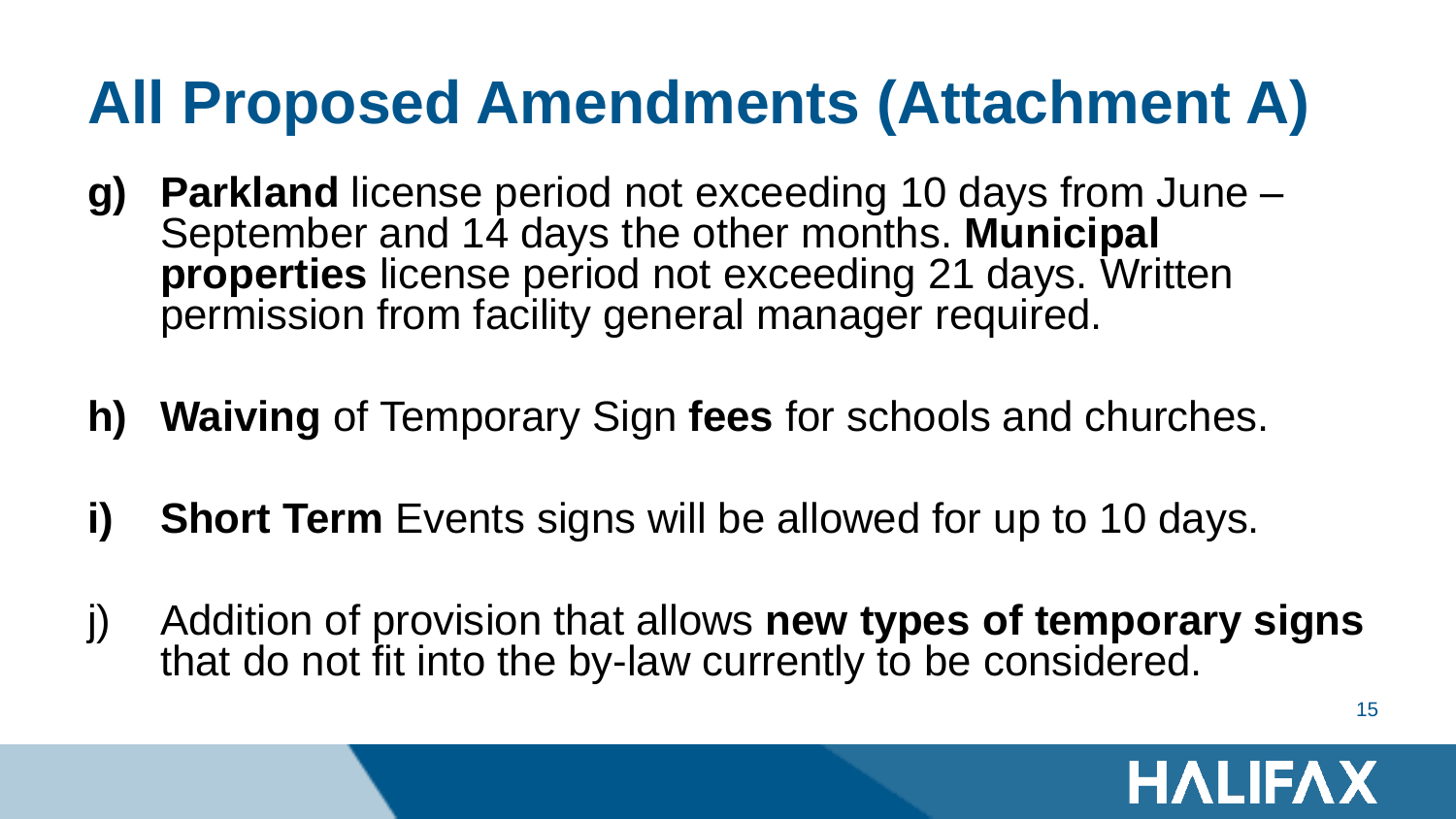- **k) Light Standard** or Pole Signs shall not exceed 3.90m (42 square feet) and will remain unlicensed.
- l) Mobile Sign exception for **Bedford** to apply to the Bedford Highway only. The current legislation applies to the commercial and industrial zones within the boundaries of the Bedford Municipality Planning Strategy. A map outlining the boundary will be provided.
- m) A sign License for a **Multiple Resident Sign** may be issued for a period of 60 days; the sign shall be removed after expiry or cancellation for a period of at least 30 days.

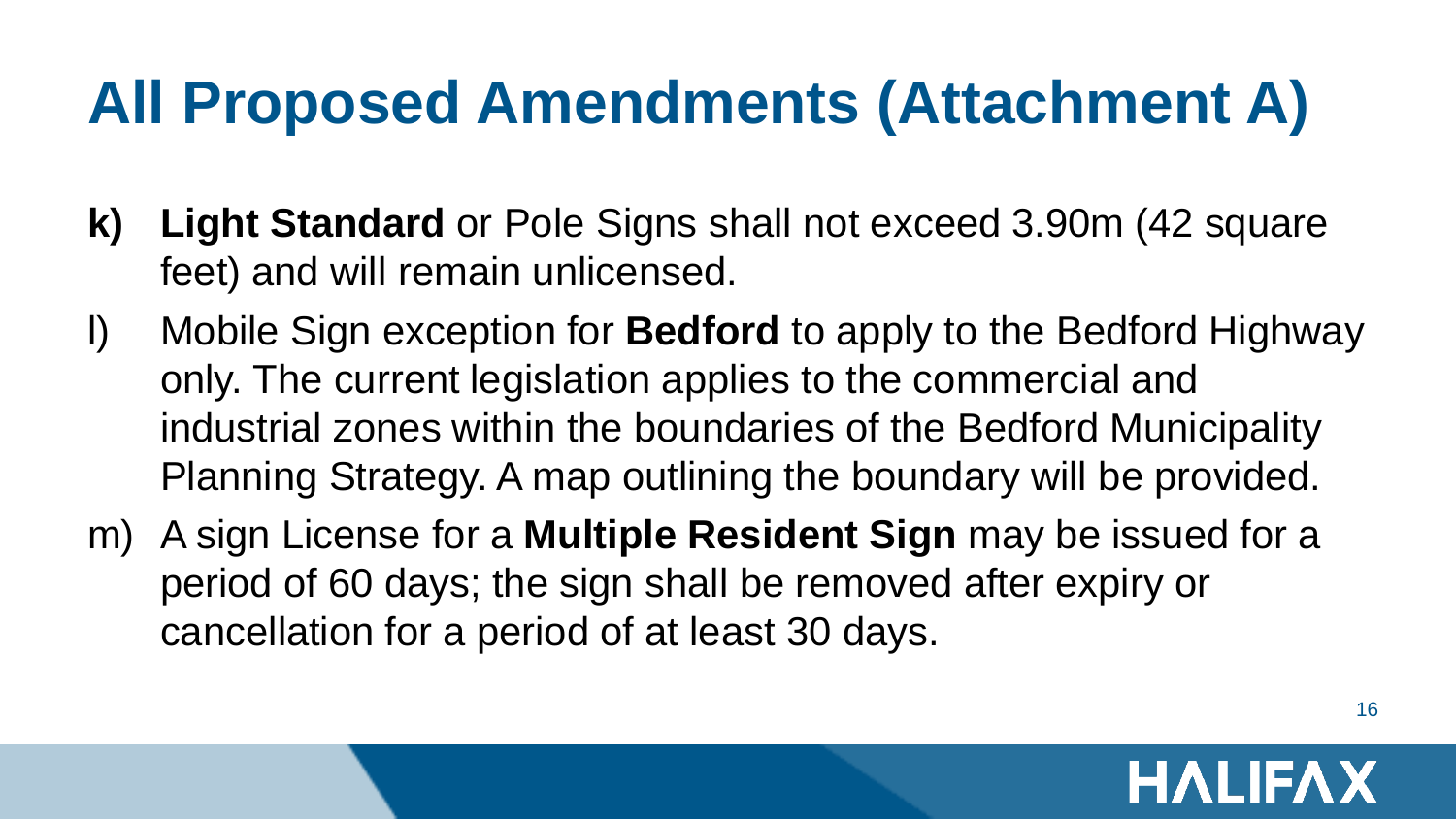n) A license for a **Banner** may be issued provided that such sign shall not be placed for a period exceeding 90 consecutive calendar days. No more than one license will be issued within a 30-day period. Such sign shall not exceed a maximum of ten percent coverage of the building.

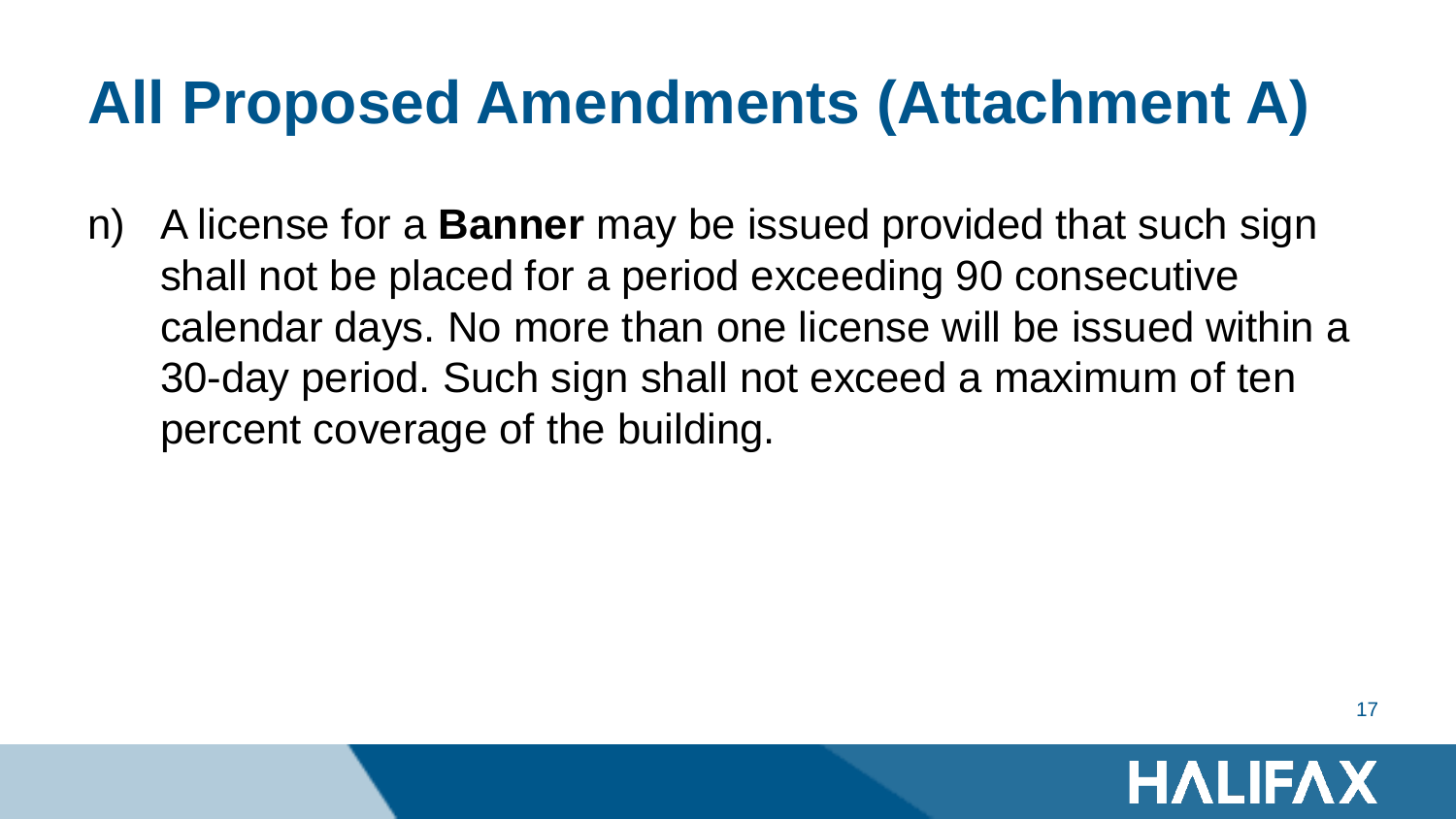### **Conclusion**

The Temporary Sign By-law, by it's very name, applies to signs that are erected on a **temporary basis**. The By-law's purpose is to provide for and regulate, the location of temporary signs to ensure signs are compatible with surrounding land uses, are well maintained, numbers are limited and express the identity of the individual business or event. The By-law accomplishes a balance between advertising needs, the freedom of expression, and the necessity of regulation.